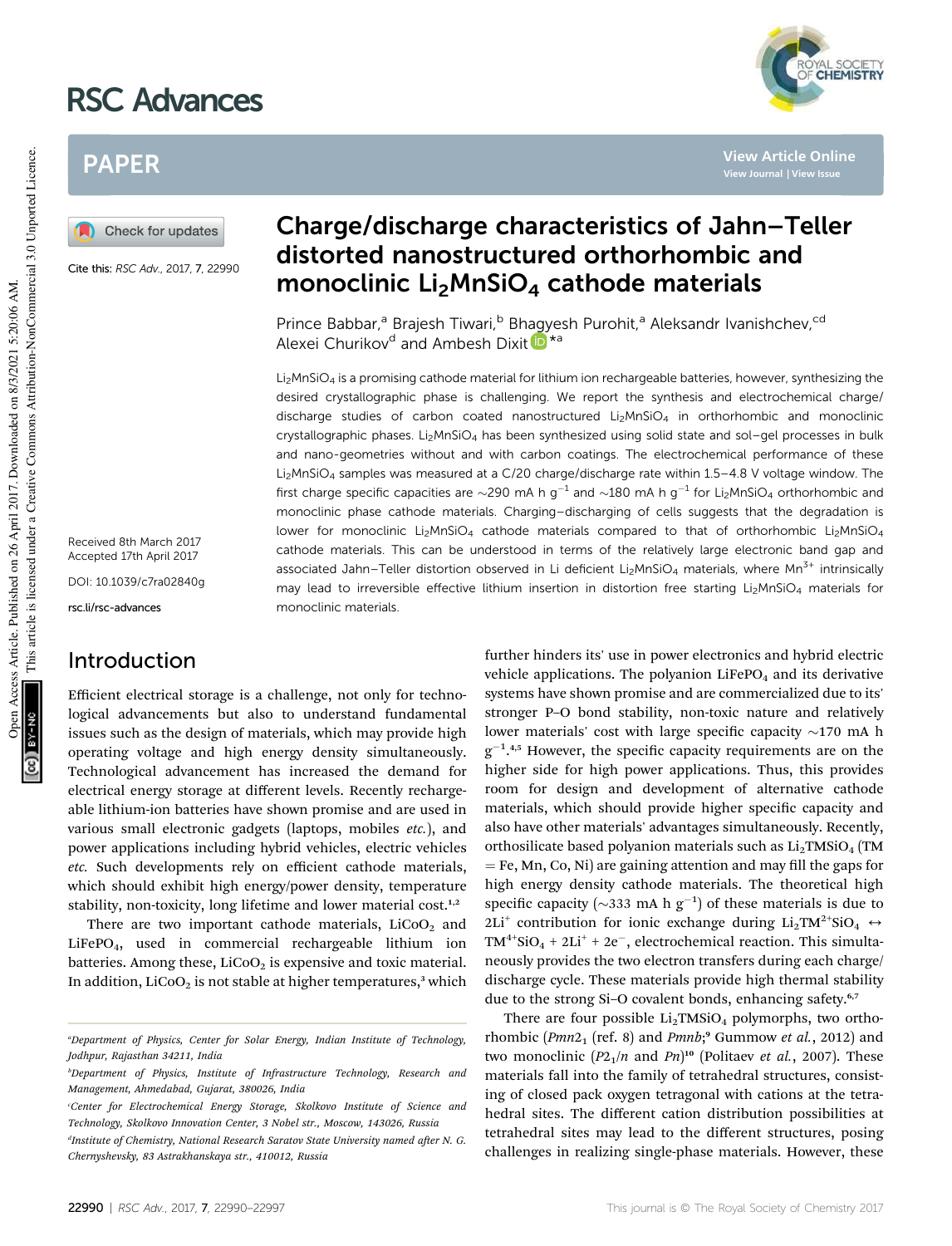can be overcome by optimizing pre and post synthesis process conditions such as using different initial precursors, annealing temperature, heating/cooling rates, environmental conditions.

The orthorhombic system provides two-dimensional lithium network, whereas monoclinic provides the three-dimensional connected network for lithium ion transport during charge/ discharge cycles.<sup>1,2</sup> These networks may provide the efficient lithium ion transport, making them suitable for next generation high energy density electrode materials. Among different transition metals,  $Li<sub>2</sub>FeSiO<sub>4</sub> (LFS)<sup>41-43</sup>$  and  $Li<sub>2</sub>MnSiO<sub>4</sub> (LMS)$  have been explored widely because of their suitable operating voltage window. This lies within the existing electrolyte stability voltage range for the deintercalation of 2Li<sup>+</sup> ions in these materials. LMS material has an advantage over LFS because of relatively easier deintercalation process and thus may provide higher specific capacity at higher cell voltage, and higher energy density than that of LFS material system.<sup>11</sup>–<sup>13</sup> With all these advantages, LMS system suffers from various disadvantages such as poor electronic conductivity, low lithium diffusion coefficient and poor electrochemical performance.<sup>1-8</sup> Table 1 summarizes the performance of  $Li<sub>2</sub>MnSiO<sub>4</sub>$  materials, as observed from different research groups, including the present work, as discussed later. The important point is that performance of the  $Li<sub>2</sub>MnSiO<sub>4</sub>$  material in any geometrical pristine or carbon composite forms has shown degradation from the initial cycle. The degradation has been observed in only few cycles, as listed in Table 1.

Bulk LMS synthesized by solid state reaction route material exhibits low  $\sim$ 10-40 mA h g<sup>-1</sup> charge/discharge capacity. This poor performance has been attributed to the low electrical and ionic conductivities and also the structural instabilities during charge/discharge cycles.<sup>7</sup> This material is not stable with large number of charge/discharge cycles due to its structural changes during cycling, which is responsible for the observed large

capacity fading in these materials. This fading of electrochemical capacity in these compounds has been suggested to be due to the associated Jahn–Teller active  $Mn^{3+}$  ion, leading to the amorphous phase after few cycles of crystalline LMS.<sup>14</sup>

Numerous approaches have been investigated and utilized for different cathode materials to increase the electrochemical performance, such as particle size reduction and a carbon coating on core nanoparticles *etc*. These can also be integrated during the synthesis of LMS materials. There are several reports from different groups to achieve the theoretical specific capacity including the conventional solid-state route,<sup>15,16</sup> sol-gel combustion,<sup>6,17</sup> pechini sol-gel route,<sup>18</sup> supercritical solvothermal method,<sup>19</sup> graphene assisted synthesis,<sup>20</sup> and microwave-solvothermal synthesis<sup>13</sup> etc. The materials synthesized using any of these processes resulted in a relatively poor electrochemical capacity and even worse is the fading of electrochemical performance in few charge/discharge cycles only. In this paper, we are reporting the synthesis of LMS in different phase using the solid-state and sol–gel routes and their electrochemical performances. The structural and optical properties were carried out in order to understand the observed capacity fading during the electrochemical performances. Though, solid-state process has not resulted in the single phase, sol–gel method leads to crystallographically phase pure orthorhombic and monoclinic LMS material with better charge/ discharge characteristics.

#### Experimental details

Sold state and sol–gel methods are used to synthesize LMS materials in different crystallographic phases and geometries. In solid-state synthesis route, lithium acetate dihydrate (LiAc), manganese acetate tetrahydrate (MnAc) and silicon acetate (SiAc) precursors were weighed in stoichiometry and mixed in

| Table 1 The performance summary of $Li_2MnSiO_4$ (LMS) cathode material and the observed degradation |                                    |                                       |                                         |                    |              |              |  |
|------------------------------------------------------------------------------------------------------|------------------------------------|---------------------------------------|-----------------------------------------|--------------------|--------------|--------------|--|
| S. no.                                                                                               | Material                           | Initial capacities<br>$(mA h g^{-1})$ | Degaraded capacities<br>$(mA h g^{-1})$ | Degradation<br>(%) | Cycle number | Reference    |  |
| 1                                                                                                    | Monodisperse LMS nanoparticles     | 292                                   | 183                                     | 37.32              | 5            | 40 and 44    |  |
| 2                                                                                                    | Hierarchical LMS nanostructures    | 283                                   | 235                                     | 16.96              | 5            |              |  |
| 3                                                                                                    | 30-50 nm LMS nanoparticles         | 222                                   | 172                                     | 22.52              | 5            |              |  |
| 4                                                                                                    | 70-100 nm LMS nanopoarticles       | 125                                   | 110                                     | 12                 | 5            |              |  |
| 5                                                                                                    | C/LMS nanocomposite                | 192                                   | 115                                     | 40.1               | 30           | 39           |  |
| 6                                                                                                    | 5-10 nm C/LMS nanocomposite        | 100                                   | $90 - 100$                              | 10                 | 10           | 38           |  |
| 7                                                                                                    | $Li2MnSiO4$ (pure)                 | 245                                   | 80                                      | 67.34              | 10           | 37           |  |
| 8                                                                                                    | $Li_{2.5}Mn_1SiO_4$ (lithium rich) | 186                                   | 40                                      | 78.49              | 10           |              |  |
| 9                                                                                                    | $Li2MnSiO4/C$ composite            | 240                                   | 109                                     | 54.58              | 30           | 36           |  |
| 10                                                                                                   | $Li2MnSiO4/C$ composites           | 268                                   | 136                                     | 49.25              | 140          | 35           |  |
| 11                                                                                                   | $Li_2Mn_{0.94}Ni_{0.06}SiO_4/C$    | 182.9                                 | 128.9                                   | 29.52              | 20           | 34           |  |
| 12                                                                                                   | Pure LMS                           | 209                                   | 140                                     | 33.01              | 10           | 7            |  |
| 13                                                                                                   | Pure LMS                           | 81                                    | 45                                      | 44.44              | 30           | 33           |  |
| 14                                                                                                   | C/LMS                              | 144                                   | 111                                     | 22.91              | 30           |              |  |
| 15                                                                                                   | LMS/C composite compound           | 132                                   | 118                                     | 10.60              | 10           | 32           |  |
| 16                                                                                                   | <b>LMS</b>                         | 142                                   | 62                                      | 56.33              | 50           | 31           |  |
| 17                                                                                                   | LMS pure                           | 141                                   | 102                                     | 27.65              | 10           | 30           |  |
| 18                                                                                                   | Solid state orthorhombic LMS       | 94                                    | 65                                      | 30.85              | 10           | Present work |  |
| 19                                                                                                   | Sol-gel orthorhombic LMS           | 286                                   | 50                                      | 82.52              | 10           |              |  |
| 20                                                                                                   | Sol-gel monoclinic LMS             | 100                                   | 65                                      | 35.00              | 10           |              |  |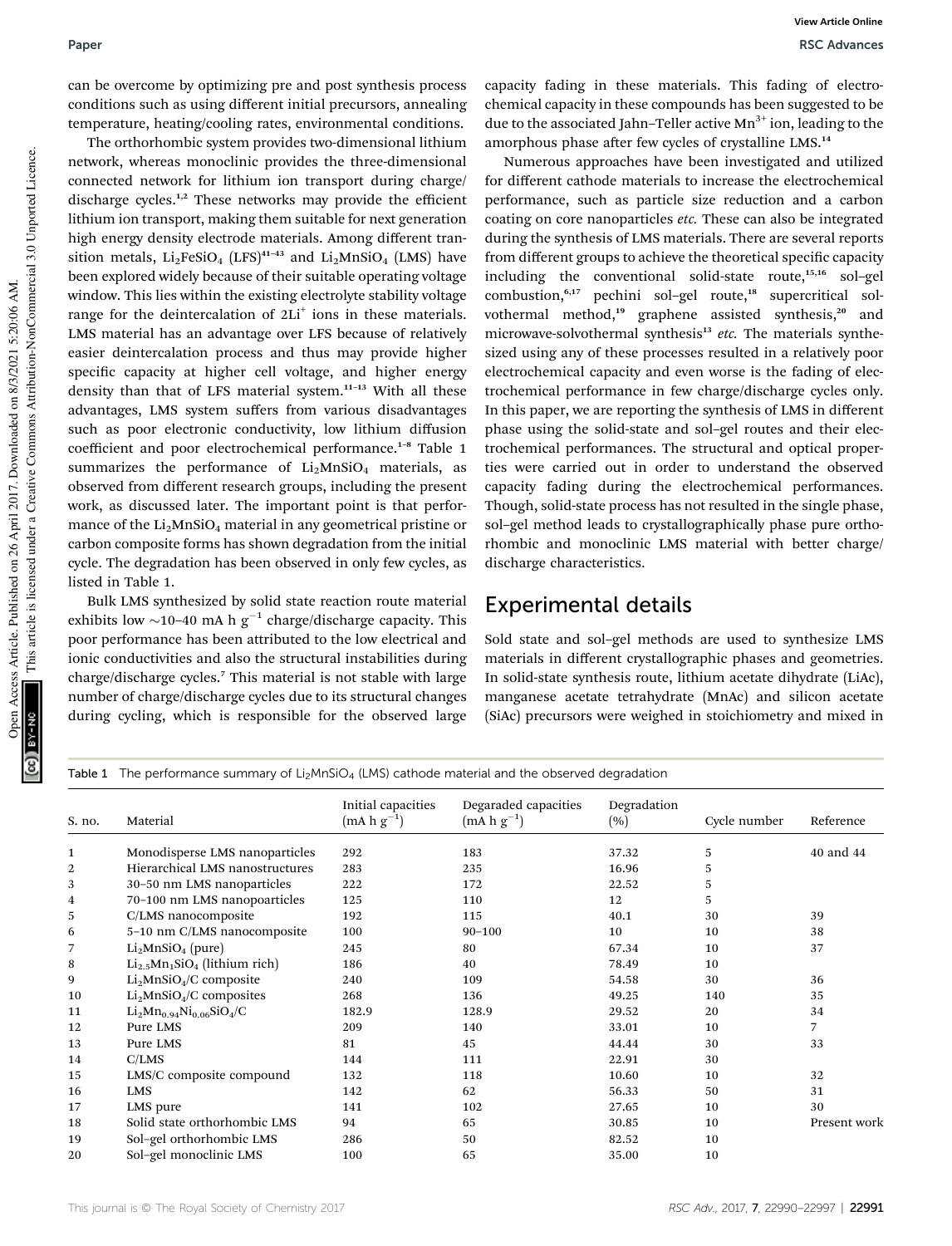a stainless steel jar using ball-milling in ethanol medium, at 100 rpm (rounds per minute) for 24 hours. This mixture was dried in oven at 80 °C for 6 hours and annealed at 300 °C for 3 hours under 10%  $H_2$  and 90% Ar dynamic atmospheric conditions. The prepared powder was ground and heated again at 650 °C for 6 hours under similar environmental conditions to further characterizations.

The two different sol–gel methods were optimized to achieve nanostructured LMS materials orthorhombic  $(Pmn2<sub>1</sub>)$  and monoclinic  $(P2<sub>1</sub>/n)$  phases. For orthorhombic phase, LiAc, MnAc and silicon dioxide  $(SiO<sub>2</sub>)$  were dissolved separately in ethanol medium, ensuring the desired stoichiometric ratio. Lauric acid (LA) was also dissolved separately in ethanol maintaining the molar ratio of 1 : 0.25 for MnAc and LA. Here LA was added as a chelating agent and source of carbon in this solution. LiAc and MnAc solutions were mixed, followed by addition of ethanol based  $SiO<sub>2</sub>$  solution under continuous stirring for another one hour. This final solution was heated at 80 °C with continuous stirring until dried. The dried powder was ground and heated at 300 °C for 3 hours under 10%  $H_2$  and 90% Ar dynamic atmospheric conditions. The obtained powder was further ground and finally heated at 650  $\degree$ C for 7 hours under similar gaseous environment to achieve the nanostructured carbon coated orthorhombic LMS phase.

For monoclinic phase, the process was followed from Dominko et al.'s work.<sup>18</sup> LiAc 0.01875 M and MnAc 0.009375 M were dissolved in 25 ml deionized (DI) water separately.  $SiO<sub>2</sub>$  particles 0.1 M were ultrasonicated for one hour in 100 ml DI water. Then, citric acid (CA) and ethylene glycol (EG) in a molar ratio of 1 : 3 (0.003125 M of CA and 0.009375 M of EG) were added to the  $SiO<sub>2</sub>$  solution and stirred for one hour. After that, LiAc and MnAc solutions were added in this solution and left for another one hour under continuous stirring. Here citric acid is acting as a chelating agent and ethylene glycol as the source of carbon. Further, the solution was heated at 80  $\degree$ C for drying. The obtained powder was ground and heated at 300  $\degree$ C for 3 hours in 10% H<sup>2</sup> and 90% Ar dynamic atmospheric condition, reground and finally heated at 700  $\degree$ C for 7 hours in the same atmospheric condition to achieve the nanostructured carbon coated monoclinic LMS phase.

The synthesized LMS powder samples were analyzed using Xray diffraction (D8 advance Bruker diffractometer) with copper Ka (1.5401 Angstrom) incident radiation to investigate the crystallographic phases and related structural parameters. The Fourier Transform Infrared (FTIR) spectroscopy (Bruker make Vertex 70 model) system was used to find out the vibrational modes in these materials. Scanning electron microscope (Carl Zeiss make SEM EVO 18 model) was used to explore the morphology for these synthesized nanostructured materials and energy dispersive X-ray (EDX) spectroscopy measurements were carried out for elemental analysis. The high resolution transmission electron microscopy (TEM) measurements are carried out to understand the microstructural properties and possible carbon shell coating on LMS core. UV-Vis spectroscopy (Varian make Cary 4000 model) was used to evaluate the optical band gap of these synthesized materials. The electrochemical cyclic voltammetry measurements are carried out using METROHM Autolab electrochemical work station. The electrochemical measurements were carried out in half coin cell structures, as described later, for charge/discharge performance using Neware Battery Tester system with lithium metal as a counter electrode.

#### Results and discussion

The measured X-ray diffraction (XRD) patterns are plotted in Fig. 1 for LMS cathode materials synthesized using different synthesis conditions. These XRD patterns suggest that LMS power sample synthesized via solid state route has crystallized into orthorhombic (space group  $Pmn2<sub>1</sub>$ ) crystallographic phase with minor  $Mn_2SiO_4$  phase has been observed and marked in Fig. 1(a). The observation of such impurities has also been reported by other authors and is a common problem with solidstate LMS material.<sup>15,21,22</sup> However, sol-gel route has resulted into nanostructured phase pure LMS materials and as explained in section experimental details. Here, two different sol–gel approaches led to the synthesis of phase pure orthorhombic, Fig. 1(b), and monoclinic, Fig. 1(c), crystallographic phases. The crystal plans are indexed according to Vanchiappan et al.<sup>21</sup> for orthorhombic and Devaraj et al.<sup>6</sup> for monoclinic phase. No impurity phases are observed within the experimental resolutions, including the starting base material in any one of these sol–gel synthesized materials. The crystallite size has been estimated using Scherrer formula and  $\sim$ 11.38  $\pm$  1.52 and  $\sim$ 14.65  $\pm$  1.69 nm crystallite size are recorded for orthorhombic and monoclinic LMS samples respectively.

The phase purity of these synthesized materials has further been confirmed using room temperature FTIR measurements and the measured percent (%) transmittance against wavenumber are plotted Fig. 2. The characteristic vibrational peak  $\sim$ 447 cm<sup>-1</sup> correspond to O-Li-O bending vibration of LiO<sub>4</sub> tetrahedra.<sup>16–18</sup> The vibrational peaks, within 510–589 cm<sup>-1</sup> band, correspond to the bending vibrations of O–Si–O and the vibrational peaks, within 876-929  $\text{cm}^{-1}$  band, correspond to the stretching vibrations of Si-O bonds of  $SiO<sub>4</sub>$  tetrahedra.<sup>20-24</sup> All



Fig. 1 X-ray diffraction (XRD) pattern for (a) solid state orthorhombic (Pmn2<sub>1</sub>) LMS material with minor Mn<sub>2</sub>SiO<sub>4</sub> phase, (b) sol-gel orthorhombic  $(Pmn2<sub>1</sub>)$  and (c) sol-gel monoclinic ( $P2<sub>1</sub>/n$ ) LMS materials.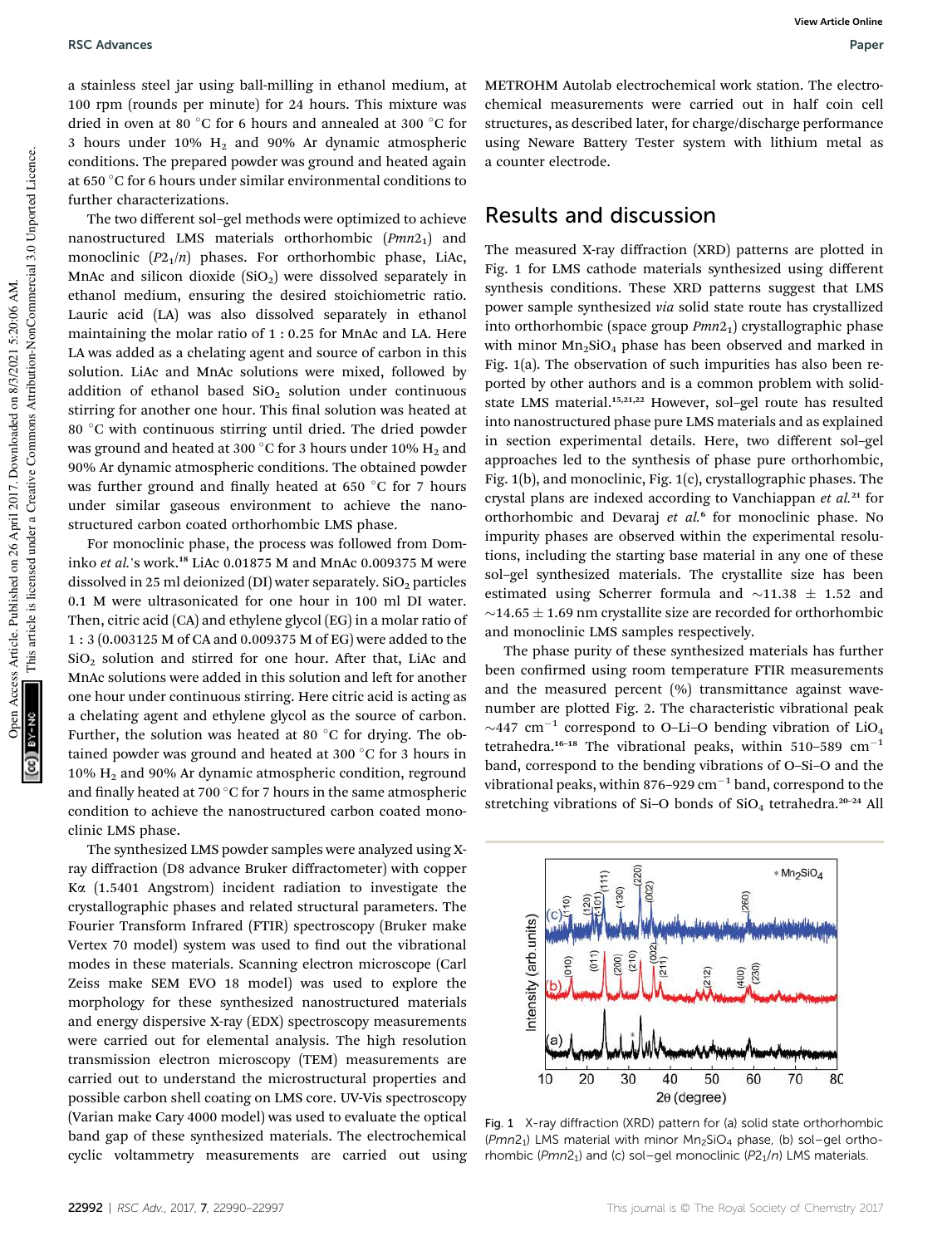

Fig. 2 Fourier Transform Infrared (FTIR) spectroscopic measurements on powder samples for (a) solid state orthorhombic LMS (b) sol–gel derived orthorhombic and (c) sol–gel monoclinic LMS material.

these frequency bands are marked in Fig. 2 for easy identification. The small peaks  $\sim$ 733 cm<sup>-1</sup> and  $\sim$ 1054 cm<sup>-1</sup> in solid state LMS powder sample may suggest the presence of impurity phases in the material, as also observed in XRD measurements, Fig. 1(a). These characteristic vibrational modes are in agreement with the observed results in literature.<sup>23-26</sup> The presence of carbon can noticed from the C–O vibrational modes near 1500  $\text{cm}^{-1}$  for both orthorhombic and monoclinic LMS samples, which is not seen for solid state orthorhombic LMS material. These observations confirm the presence of carbon coating in sol–gel synthesized nanostructured materials.

The microstructural information has been investigated using SEM and is summarized in Fig. 3 for all the three LMS samples, used in present investigations. All these samples show agglomeration with different agglomerated particulates. The orthorhombic crystallographic phase showed a tendency to form the stacked type agglomerated particulates, synthesized using both solid-state or sol–gel routes (Fig. 3(a) and (b)). These morphologies are not useful for charging/discharging processes, as Li<sup>+</sup> ion cannot be intercalated efficiently into such agglomerated materials. The EDX data is summarized in Table 2 for these samples. These observations suggest that the near stoichiometric materials, where Mn and Si atomic fractions are same within the experimental limitations of EDX

Table 2 Energy Dispersive X-ray (EDX) elemental analysis for (a) solid state orthorhombic (b) sol–gel derived orthorhombic and (c) sol–gel derived monoclinic LMS materials

| Elemental%<br>fraction | Solid-state<br>LMS | Orthorhombic<br>LMS | Monoclinic<br><b>LMS</b> |
|------------------------|--------------------|---------------------|--------------------------|
| Mn                     | 3.6                | 6.405               | 3.41                     |
| Si                     | 3.75               | 5.83                | 3.52                     |
| $\Omega$               | 41.5               | 55.1                | 44.94                    |
| $\mathbf C$            |                    | 32.66               | 48.135                   |

measurements. The metallic lithium was not possible to detect with the present SEM-EDX due to its low atomic number. In addition, a large fraction of carbon has also been observed, substantiating the fact that initial carbon precursor has reacted forming a shell on LMS core materials in nanoparticle geometries.

The carbon coating was further confirmed by carrying out transmission electron microscopic (TEM) measurements, as shown in Fig. 4. The left panel of Fig. 4 suggests that average particle size is  $\sim$ 40 nm  $\pm$  5 nm, a bit larger than what inferred from X-ray diffraction measurements, as discussed earlier in the text. A thin coating of carbon can be observed on these LMS nanoparticles. This is clearly noticeable in high resolution TEM image, as shown in right panel Fig. 4 and thickness of this carbon coating is  $\sim$ 1–2 nm. This is consistent with FTIR measurements where high wavenumber  $C=O$  bonds vibrational frequencies have been observed for all these LMS materials.

The electronic properties of synthesized powder materials have been investigated using diffuse reflectance spectroscopic measurements. The diffuse reflectance versus wavelength has been recorded and used to calculate the absorption using Kubelka–Munk model as  $F(R) = \alpha(\lambda) = (1 - R)^2/2R$ ; where R is the measured diffuse reflectance for the sample. The calculated  $(\alpha E)^2$  versus energy  $E = \frac{hc}{\lambda}$ ; h is Planck constant  $(= 6.626 \times$  $10^{-34}$  Js); c is the speed of light (=3  $\times$  10<sup>8</sup> ms<sup>-1</sup>) and  $\lambda$  is the corresponding wavelength are plotted in Fig. 4 for all the three LMS samples. These measurements suggest that both orthorhombic and monoclinic LMS materials exhibit the direct band gaps. The linear extrapolation with  $E = 0$  lines, as shown in



Fig. 3 Scanning Electron Microscopic (SEM) measurements for (a) solid state orthorhombic (b) sol–gel derived orthorhombic and (c) sol–gel derived monoclinic LMS materials' powder samples.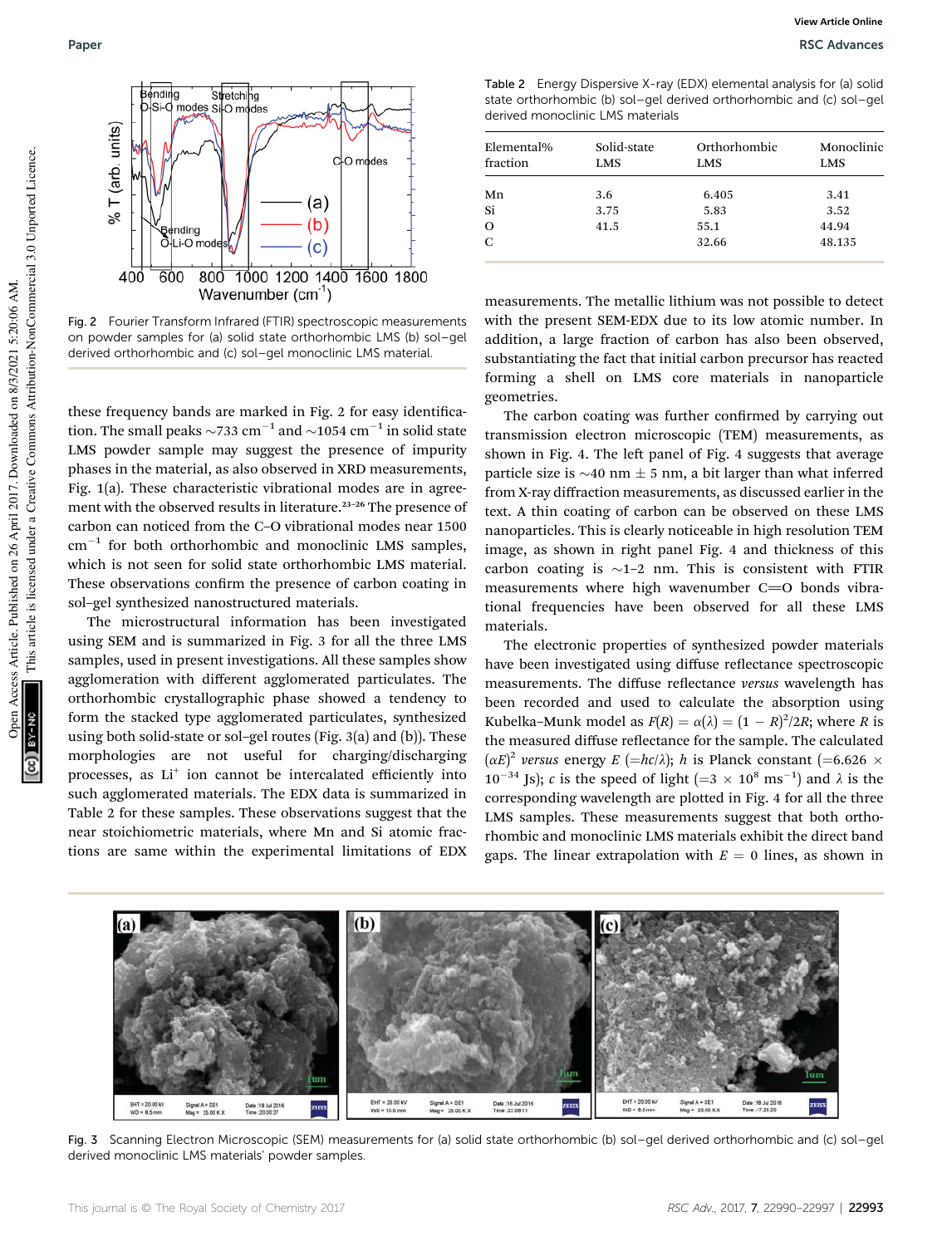

Fig. 4 Transmission electron microscopic (TEM) measurements of sol–gel derived LMS materials, showing agglomerated lumps (left panel) and individual nanoparticle high resolution TEM image showing carbon coating of few nanometer (right panel).

Fig. 5, are used to estimate the band gap values and are  $\sim$ 1.26 and 1.19 eV for orthorhombic and monoclinic LMS materials respectively. Thus, monoclinic phase is showing relatively lower band gap value. The inset of Fig. 5 (top panel) also shows  $(\alpha E)^{0.5}$ versus energy  $E$  plots, excluding the possibility of indirect band



Fig. 5 Top panel:  $(\alpha E)^2$  versus energy measurements for (a) solid state orthorhombic, (b) sol–gel derived orthorhombic and (c) sol–gel derived monoclinic LMS materials. The linear extrapolation at  $E = 0$  has been used for estimating the optical band gap of these materials with inset showing  $(\alpha E)^{0.5}$  versus energy for respective samples. Bottom panel: absorption versus energy, showing possible manganese interband absorption peaks.

gap for these materials. These band gap values are in agreement with theoretical reports with relatively lower band gap values for monoclinic  $(P2<sub>1</sub>/n)$  LMS phase as compared to the orthorhombic ( $Pmn2<sub>1</sub>$ ) LMS crystallographic phase.<sup>27,28</sup> The low band gap of monoclinic  $(P2_1/n)$  LMS may be more beneficial in achieving the higher electrical conductivity and electron mobility, which may assist towards enhanced electrochemical performance. In addition, the effective chemical doping with higher valence states at manganese or silicon cation sites can be used to tailor the electrical conductivity at the desired level.

The absorption spectra can be used as a tool to confirm the oxidation state of Mn which in turn related to Li content in LMS. Further to trace down any possibility for the presence of mixed valence of Mn cations, absorption versus energy data is plotted in the bottom panel, Fig. 5. The orthorhombic LMS materials showed only two  $E_1$  and  $E_2$  absorption peaks at 1.913 eV, and 2.185 eV respectively and monoclinic LMS materials showed three absorption peaks at 1.913, 2.185 and 2.446 eV as marked by  $E_1, E_2$  and  $E_3$  in the respective figure. The observation of these absorption peaks confirms the presence of mixed valence Mn ions in LMS materials and thus, substantiating the possibility of Jahn–Teller distortion in these LMS materials.

Further, to understand the electrochemical properties of synthesized materials, the cathode electrodes were prepared by mixing the active LMS material, carbon super P as an electrical conductor and polyvinylidene fluoride as a binder in the ratio of 77 : 15 : 8 and grinding using mortar–pestle for ensuring the homogeneity. N-methyl-2-pyrrolidone (NMP) solution was added to this mixture to make slurry of the electrode material. The LMS cathodes were prepared by coating this slurry on aluminum foil using doctor blade technique. After homogeneous thick coating, the aluminum foil with LMS material was dried in an oven at 80  $^{\circ}$ C for 8 hours. The dried electrode material on aluminum foil was punched in circular discs of 16 mm diameter. The cathode and coin cell components with lithium metal as anode were assembled in inert Ar-filled glove box. The LiPF<sub>6</sub> in EC : DC : DMC  $(1:1:1)$  solvent has been used as an electrolyte, in conjunction with a separator. Finally, the assembled components were crimped to get the coin cell, which was taken out from the Ar filled glove box for electrochemical measurements. These measurements were carried out at 1.5–4.8 V operating voltage window at C/20 rate in CR2032 half coin cell configuration.

The cyclic voltammetry measurements were carried out at  $0.5$  mV s<sup>-1</sup> scan rate and results are summarized in Fig. 6 for orthorhombic LMS material. The three small signatures at 3.8 V, 4.5 V and 4.7 V in the first C-V cycle represent the oxidation states. The 2.9 V and 3.5 V signatures are attributed to  $Mn^{2+}/Mn^{3+}$  and  $Mn^{3+}/Mn^{4+}$  redox transitions respectively.<sup>11</sup> The transitions at 3.2 V and 2.2 V may correspond to  $Mn^{4+}/Mn^{2+}$  and  $Mn^{3+}/M^{2+}$  respectively. These transitions are overlapping and thus, suggesting nearly voltage independent redox reactions. However, there is a large gap in redox transition voltages, and thus, may be a probable reason for the observed lower reversibility of orthorhombic LMS material.

The measured charge/discharge capacities are summarized in Fig. 7 for these samples with capacity fading versus number of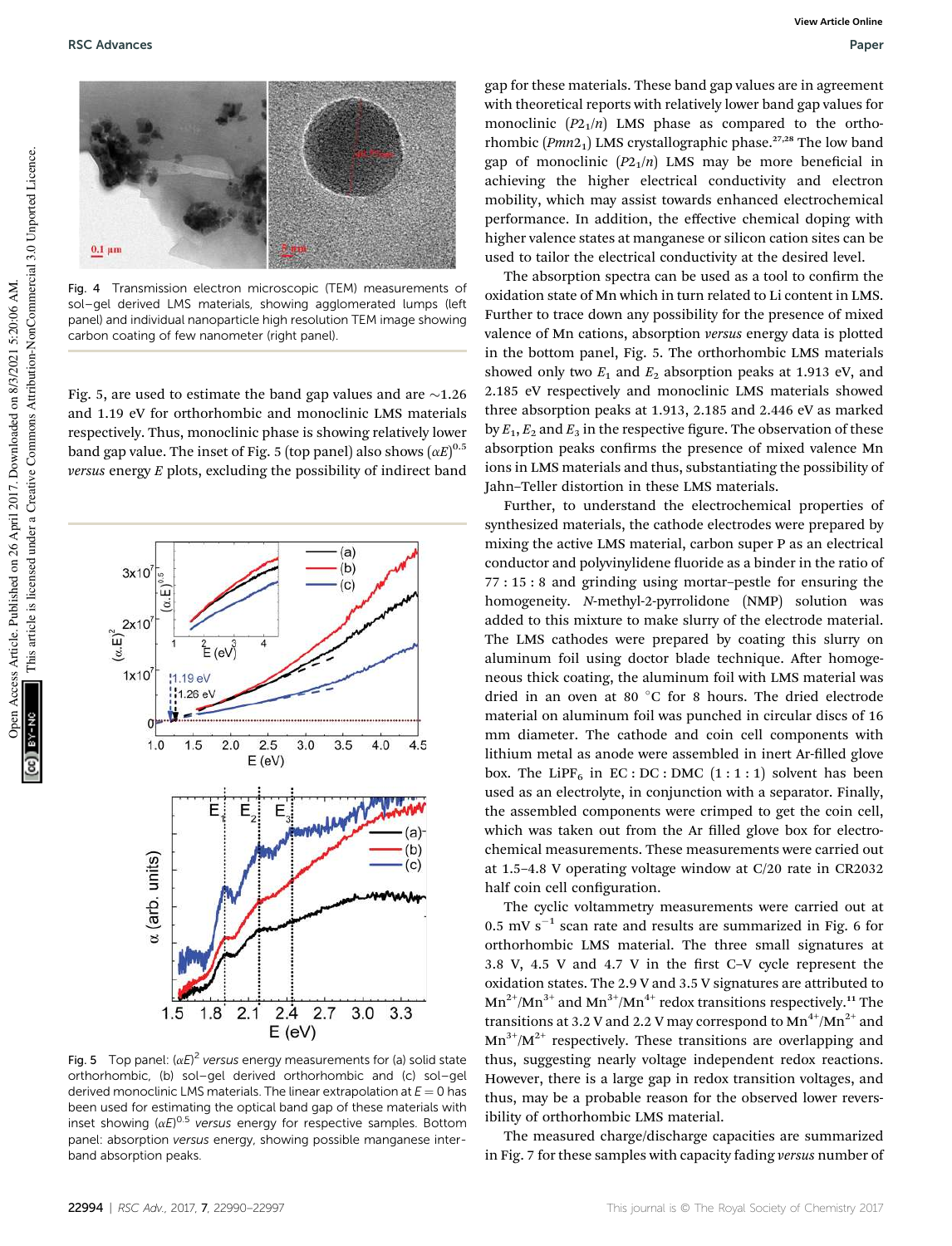

Fig. 6 The cyclic voltammetry performance of orthorhombic LMS cathode materials in half coin cell geometry, showing the probable redox potentials.

cycles as an inset in the respective figures. The solid-state synthesized orthorhombic  $(Pmn2<sub>1</sub>)$  phase LMS material has also been subjected to electrochemical charge/discharge measurements and results are summarized in Fig. 7(a). The first charge/discharge cycle capacities are  $\sim$ 94 mA h g<sup>-1</sup> and  $\sim$ 82 mA h g<sup>-1</sup> respectively (shown in Fig. 7(a)), and the charge/ discharge capacities faded after ten cycles up to 65 mA h  $g^{-1}$ and 60 mA h  $g^{-1}$  respectively. These measurements on solid state derived electrode materials suggest that minority  $Mn<sub>2</sub>SiO<sub>4</sub>$ phase in LMS is not playing any signicant role except the volumetric density reduction in electrochemical capacity. The sol–gel derived orthorhombic LMS electrode has shown 286

mA h  $g^{-1}$  electrochemical capacity during the first charge cycle, Fig. 7(b). The observed high charging capacity suggests that approximately  $\sim$ 1.72 Li<sup>+</sup> ions have taken part effectively in this process. However, only one Li<sup>+</sup> ion could intercalate back during the first discharge cycle, giving rise to the relatively poor specific capacity of 170 mA h  $g^{-1}$ , which is nearly half of the theoretical capacity (333 mA h  $g^{-1}$ ). The depleted Li resulted in  $Mn^{4+}$  in MnSiO<sub>4</sub>, which is Jahn–Teller active on tetrahedral site destabilizing the structure and fading performance upon few cycles only. In the subsequent charging/discharging cycles, capacities decreased and only in ten such charge/discharge cycles, electrochemical capacities reduced up to 50 mA h  $g^{-1}$ , a very low value as compared to the initially observed charge/ discharge capacity. The monoclinic  $(P2_1/n)$  LMS electrode showed 181 mA h  $g^{-1}$  capacity during the first charging cycle and 100 mA h  $g^{-1}$  capacity in the first discharge cycle, Fig. 7(c), which are relatively lower to that observed for orthorhombic LMS electrode material. These measurements suggest that capacity has reduced up to  $\sim$  65 mA h g<sup>-1</sup> in ten charge/ discharge cycles. The relatively lower capacity fading for monoclinic LMS electrode material has been attributed to its' higher Li<sup>+</sup> ionic mobility as compared to that of orthorhombic LMS electrode material because of nanostructured porous material as observed in SEM micrographs, Fig.  $3(c)$ .<sup>29</sup>

The observed relatively large charge/discharge capacity for sol–gel derived electrode materials as compared to that of solid state electrode can be attributed to the smaller particle size and shell like carbonic coating on LMS materials during synthesis. This has also been confirmed from SEM micrographs and FTIR analysis. This resulted into enhanced electronic conductivity



Fig. 7 Charge-discharge performance and respective capacity fading versus cycles (inset) for (a) solid state orthorhombic (Pmn2<sub>1</sub>), (b) sol-gel derived orthorhombic (Pmn2<sub>1</sub>), and (c) sol-gel derived monoclinic (P2<sub>1</sub>/n) LMS based cathode electrodes.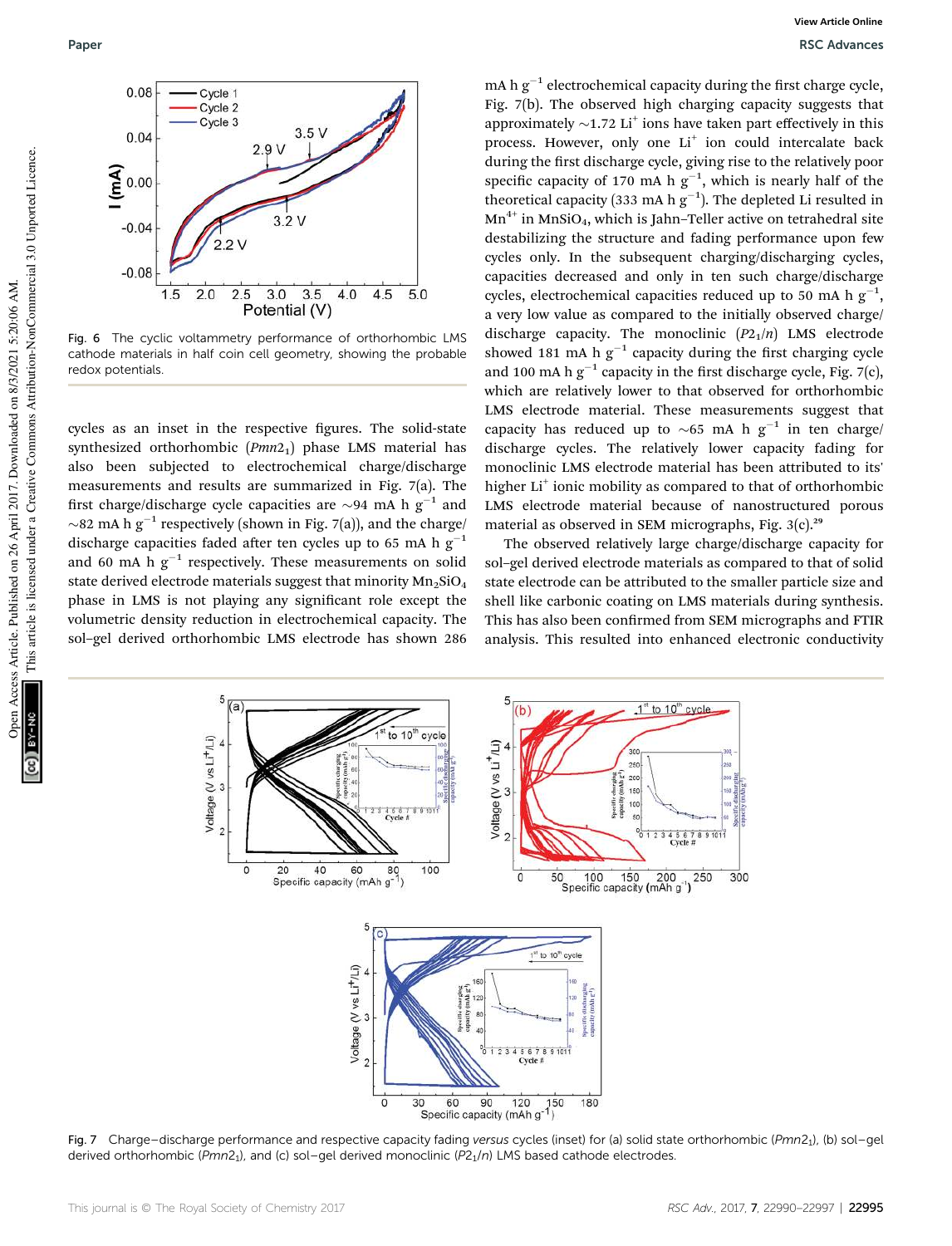and thus electrochemical capacities. In addition to the enhanced electronic conductivity, relatively porous like electrode material may also assist in enhanced Li<sup>+</sup> intercalation/ deintercalation for the sol–gel derived materials. In spite of good electrical and ionic conductivity, both sol–gel derived (orthorhombic and monoclinic) LMS materials have shown drastic capacity fading even in ten charge/discharge cycles. The observed degradation in capacity with charge/discharge cycles is still under investigation and is a very serious concern in these electrode materials. The fading of electrochemical performance has been claimed to be due to the amorphization of crystalline LMS materials during charge/discharge cycles.<sup>14</sup> In addition, the observation of Jahn–Teller active Mn in these LMS may be also be responsible for the observed capacity fading. Manganese is in  $2^+$  state in the pristine fully lithiated LMS, which undergoes to mixed  $2^+$  and  $4^+$  valence states in partially lithium LMS during electrochemical cycling and thus leading to the Jahn– Teller distorted Mn sites. The reversibility of these Jahn–Teller distorted LMS materials may be not easily possible and causing the observed strong capacity fading within few electrochemical cycles. Thus, structural protection of nanostructured LMS material may assist to realize the enhanced electrochemical performance and avoid electrochemical capacity fading.

# Conclusion

The process is identified for synthesis of phase pure orthorhombic and monoclinic  $Li<sub>2</sub>MnSiO<sub>4</sub>$  using sol–gel and solid state reaction method. The effective carbon coating was achieved in sol-gel synthesis nanostructured  $Li<sub>2</sub>MnSiO<sub>4</sub>$  resulted in better electrochemical performance. The optical measurements suggest the possible mixed Mn valence, which may cause Jahn– Teller distortion in LMS cathode materials, and finally leading to the observed strong capacity fading. In addition, the lower electrochemical capacity as compared to the theoretical expectation giving room for further improvement by stoichiometric Li presence in  $Li<sub>2</sub>MnSiO<sub>4</sub>$ . Further, theoretical and experimental studies needed to substantiate the findings and materials modification is vital to retain the initial observed high charge/ discharge capacity.

## Acknowledgements

Author Ambesh Dixit greatly acknowledges the Department of Science & Technology (DST), Government of India, grant # INT/ RUS/RFBR/P-190 and the Ministry of New & Renewable Energy (MNRE), Government of India, grant # 15/40/2010-11/ST. Authors Aleksandr Ivanishchev and Alexei Churikov acknowledge the Russian Science Foundation (project #15-13-10006) for the financial support of the part of research concerning cyclic voltammetry and galvanostatic measurements and analysis of electrochemical data.

## References

1 L. Lu, X. Han, J. Li, J. Hua and M. Ouyang, J. Power Sources, 2013, 226, 272–288.

- 2 E. Vinodkumar, R. Marom, R. Elazari, G. Salitra and D. Aurbach, Energy Environ. Sci., 2011, 4, 3243–3262.
- 3 J. R. Dahn and E. W. Fulle, Solid State Ionics, 1994, 69, 265– 270.
- 4 Y. X. Li, Z. L. Gong and Y. Yang, J. Power Sources, 2007, 174, 528–532.
- 5 B. Scrosati and J. Garche, J. Power Sources, 2010, 195, 2419– 2430.
- 6 S. Devaraj, M. Kuezma, C. Ng and P. Balaya, Electrochim. Acta, 2013, 102, 290–298.
- 7 H. Zhu, H. He, X. Xin, X. Ma, L. Zan and Y. Zhang, Electrochim. Acta, 2015, 155, 116–124.
- 8 I. Belharouak, A. Abouimrane and K. Amine, J. Phys. Chem. C, 2009, 113, 20733–20737.
- 9 R. J. Gummow, N. Sharma, V. K. Peterson and Y. He, J. Solid State Chem., 2012, 188, 32–37.
- 10 V. V. Politaev, A. A. Petrenko, V. B. Nalbandyan, B. S. Medvedev and E. S. Shvetsova, J. Solid State Chem., 2007, 180, 1045–1050.
- 11 P. Ghosh, S. Mahanty and R. N. Basu, J. Electrochem. Soc., 2009, 156, A677.
- 12 M. S. Islam, R. Dominko, C. Masquelier, C. Sirisopanaporn, A. R. Armstrong and P. G. Bruce, J. Mater. Chem., 2011, 21, 9811–9818.
- 13 T. Muraliganth, K. R. Stroukoff and A. Manthiram, Chem. Mater., 2010, 22, 5754–5761.
- 14 H. Lee, S. D. Park, J. Moon, H. Lee, K. Cho, M. Cho and S. Y. Kim, Chem. Mater., 2014, 26, 3896–3899.
- 15 J. Shim, S. Won, G. Par and H. Sun, Adv. Mater. Phys. Chem., 2012, 2, 185–188.
- 16 Z. Peng, H. Miao, H. Yin, C. Xu and W. G. Wang, Int. J. Electrochem. Sci., 2013, 8, 903–913.
- 17 S. Liu, J. Xu, D. Li, Y. Hu, X. Liu and K. Xie, J. Power Sources, 2013, 232, 258–263.
- 18 R. Dominko, M. Bele, M. Gaberšček, A. Meden, M. Remškar and J. Jamnik, Electrochem. Commun., 2006, 8, 217–222.
- 19 D. M. Kempaiah, D. Rangappa and I. Honma, Chem. Commun., 2012, 48, 2698.
- 20 Y. Zhao, C. Wu, J. Li and L. Guan, J. Mater. Chem. A, 2013, 1, 3856.
- 21 A. Vanchiappan, K. Karthikeyan, K. Kang, W. S. Yoon, W. S. Kim and Y. S. Lee, J. Mater. Chem., 2011, 21, 2470.
- 22 K. Karthikeyan, V. Aravindan, S. B. Lee, I. C. Jang, H. H. Lim, G. J. Park and Y. S. Lee, J. Power Sources, 2010, 195, 3761– 3764.
- 23 K. Gao, C. S. Dai, J. Lv and S. D. Li, J. Power Sources, 2012, 211, 97–102.
- 24 C. Deng, S. Zhang, Y. Gao, B. Wu, L. Ma, Y. H. Sun, B. L. Fu, Q. Wu and F. L. Liu, Electrochim. Acta, 2011, 56, 7327–7333.
- 25 Y. Hong, Z. Ying and C. Xuan, J. Electrochem., 2013, 19, 565– 570.
- 26 J. A. Jan, M. Jimnez, E. Flores, A. Muoz, J. A. Tabares and G. A. Prez Alczar, *Hyperfine Interact.*, 2015, 232, 127-140.
- 27 M. E. A. Dompablo, R. Dominko, J. M. Gallardo-Amores, L. Dupont, G. Mali, H. Ehrenberg, J. Jamnki and E. Moran, Chem. Mater., 2008, 6, 5574–5584.